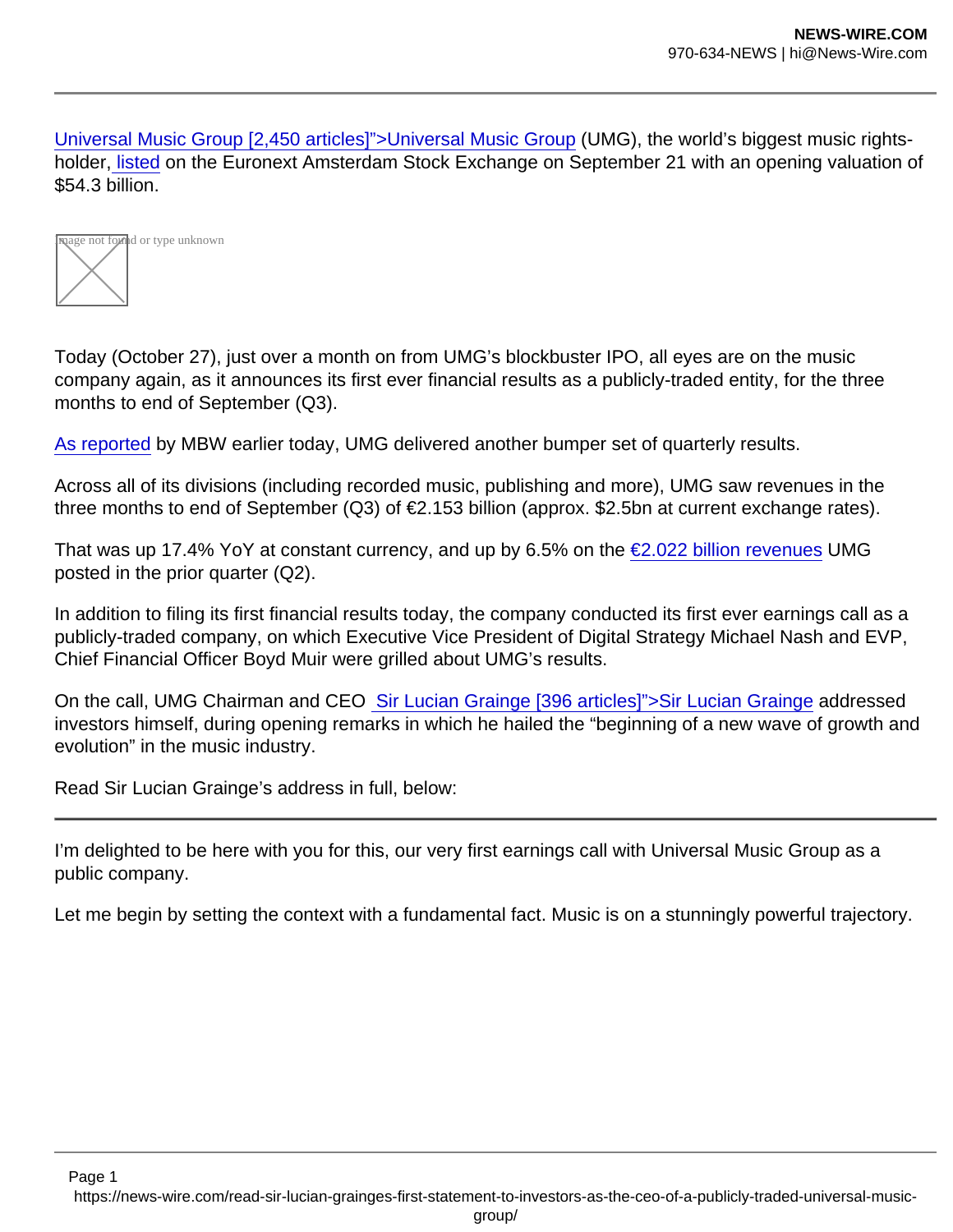For example, just last week, [IFPI \[378 articles\]">The IFPI,](https://www.musicbusinessworldwide.com/companies/ifpi/) the global [recorded music] trade association, issued a report underscoring what we see every day in the marketplace about music's increasing influence. After surveying more than 40,000 music fans in 20 countries, the report found that average [per person] listening grew to 18.5 hours a week, the equivalent of 368 songs per consumer. And over the past two years, the amount of time fans spent on subscription audio streaming rose by 51%.

When you combine this increased time with further penetration of streaming monetization in both developed and high-growth music streaming markets, it's easy to understand our optimism about industry growth.

People are not only enjoying more music than ever before, they're also connecting with artists in ways that were unimaginable just a few years ago. A diverse mix of musical genres are delighting fans across an expanding landscape that includes short-form video, social networks, fitness apps, gaming, live streams, digital goods and much more.

And even as all that is taking place, the demand for physical products continues to grow. This expanding music consumption landscape means expanding music monetization. In a few minutes, Boyd [Muir] will be addressing our financial results in more detail. But for now, here are two highlights for the quarter just ended.

All segments contributed to a 17% revenue growth [at UMG], compared to the prior year quarter and to an increase [in margin to] 21% of adjusted EBITDA.

We feel that these numbers speak for themselves. Looking ahead, we believe there is unprecedented opportunity for further growth. Given that fans now have access to essentially all of the world's music in the palm of their hands, and that consumer demand for music across cultures, eras, languages, and genres is at historic highs, I remain unwavering in my confidence that the path we're on will lead us on to greater heights.

As someone who's been in the business for his entire career. I can tell you that growth like this doesn't just happen. It begins, as of course it must, with great music from gifted artists and songwriters. But from there, it takes hard work by inspired professionals and investment by companies like ours to grow and broaden the entire music system.

But make no mistake, there really are no other companies like ours.

"UMG is the driving force of progress and innovation in the industry, at a time when the music market seemingly has no barriers to entry."

UMG is the driving force of progress and innovation in the industry, at a time when the music market seemingly has no barriers to entry. When anyone anywhere can record and distribute audio content. And when every single day, approximately 60,000 tracks are uploaded to [Spotify \[2,607 articles\]">Spotify](https://www.musicbusinessworldwide.com/companies/spotify/) alone, the reality is it's harder than ever for artists to cut through all of the noise to find and expand their

Page 2

https://news-wire.com/read-sir-lucian-grainges-first-statement-to-investors-as-the-ceo-of-a-publicly-traded-universal-music-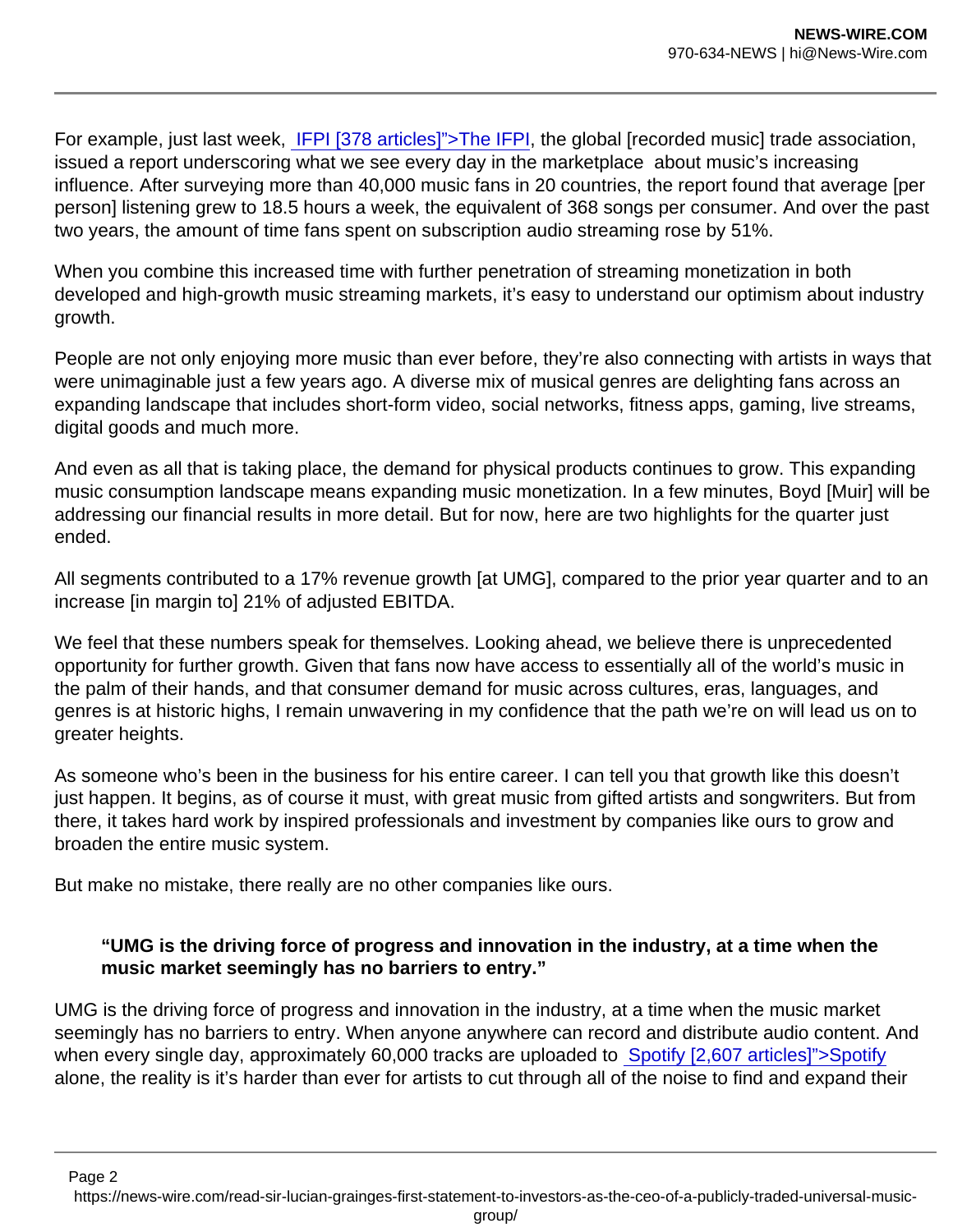audience.

That is exactly why we place the utmost priority on maximising opportunities for artists to bring their music to the world and to connect with fans in increasingly rich ways. When we help artists break through to commercial success, we're also empowering them to reach new levels of artistic creativity and to go on to hopefully develop really sustainable careers. By prioritizing our focus on artist development, and consistently delivering greater opportunities for artists' success.

We remain the destination of choice for those artists seeking a partner that both shares a long-term, career-oriented vision and has an unmatched track record to prove it. As I said, we are uniquely positioned to drive the greatest value, based on our global resources and marketing experience. That simply is why the world's greatest artists of every stage in their career, continue to sign, renew and expand their partnerships with UMG.

Let me highlight some developments this quarter with a few of our artist partnerships.

Last month, Germany's most successful music artist, Helene Fischer, [extended her partnership](https://www.musicbusinessworldwide.com/helene-fischer-extends-long-term-partnership-with-universal-music-germany/) with Universal Music Germany. Fischer has topped Germany's annual sales charts for five of the last eight years, more than any other artist in German chart history. Her new studio album, Rausch, debuted on October 15, is already this year's fastest-selling album [in the market]. In August, we entered into an extensive worldwide alliance [with Aerosmith, t](https://www.musicbusinessworldwide.com/aerosmith-inks-worldwide-alliance-to-bring-entire-catalog-to-universal-music-group/)he best selling American hard rock band of all time.

"We are uniquely positioned to drive the greatest value, based on our global resources and marketing experience."

That [deal] includes their entire discography, merchandise and audiovisual projects. We couldn't be more excited to unite the work of this iconic group at UMG ahead of their upcoming 50th anniversary. For the first time, all of Aerosmith's incredible recordings will be marketed and distributed exclusively by one company: us.

As a sign of the truly great global nature of UMG's business today, in July, we were thrilled to [sign an](https://www.musicbusinessworldwide.com/indian-rapper-badshah-inks-exclusive-global-deal-with-universal-music-group/)  [exclusive global agreement](https://www.musicbusinessworldwide.com/indian-rapper-badshah-inks-exclusive-global-deal-with-universal-music-group/) with Indian music superstar and entrepreneur Badshah. With more than 15 billion streams worldwide, he's a dynamic Delhi-born rapper, singer, and music producer, and is one of the world's most popular musical artists.

Our multi-year agreement embraces all elements of his career, including future recordings, music publishing rights for non-film compositions, brand licensing and partnerships. He's a most welcome addition to our family.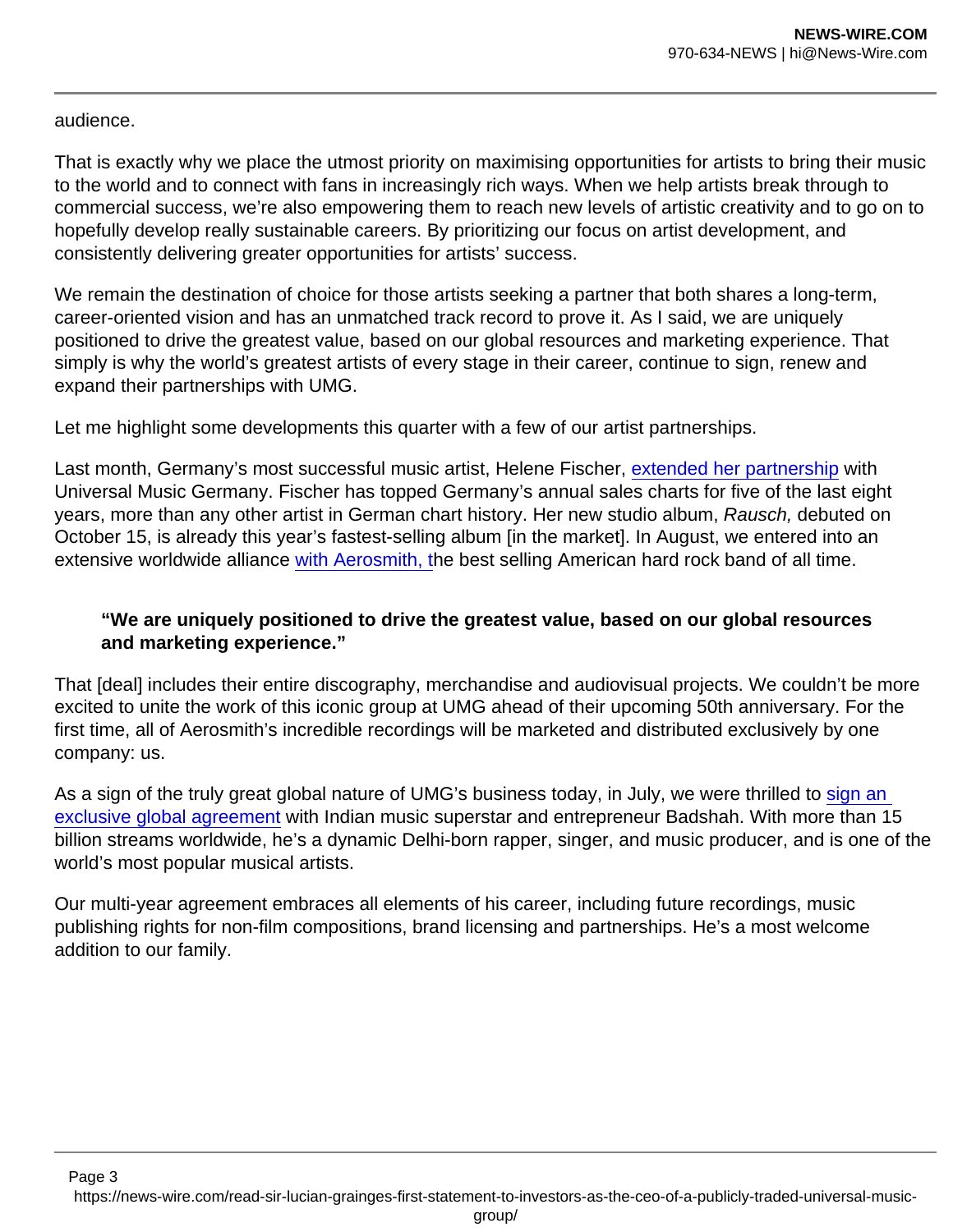We also announced a new agreement with one of the world's most acclaimed artists, multiple Grammy winner [Andrea Bocelli](https://www.musicbusinessworldwide.com/andrea-bocelli-signs-global-multi-album-deal-with-universal-music-group/). And just last week, BTS – the world's number one best selling group, according to the IFPI – announced that they will be expanding their relationship with UMG, partnering with us globally, including in the US.

Earlier I mentioned our long-term, career-oriented approach to artist partnerships, an approach that also includes finding innovative ways to introduce legendary artists' music to new generations. This quarter, I can cite no better example than ABBA, one of the most successful pop groups of all time. ABBA recently announced the upcoming UMG release of their first studio album in 40 years – and we're also partnering with the band on a revolutionary type of concert.

Next year the group will perform as avatars in an immersive digital concert experience with a live 10-piece band in an arena in London. The news of the upcoming concert took ABBA's back catalog to the top of the streaming charts and gained them, in just one week, over a million followers on TikTok alone.

"Because UMG has today's most popular artists and hits as well as the world's deepest and why this catalog, we are in a unique position to deliver the essential content and platform engagement new digital businesses seek, in order to accelerate their business models."

There's yet another way in which we are the industry's driving force: Because UMG has today's most popular artists and hits as well as the world's deepest and widest catalog, we are in a unique position to deliver the essential content and platform engagement [that] new digital businesses seek, in order to accelerate their business models.

Our position inevitably leads us to focus relentlessly on the future; and we do. I've [already] described music as becoming an indispensable ingredient in a wide range of media, short-form video on social networks, fit tech, gaming, etc. Music is everywhere today. And it will be everywhere in the future, as innovation drives market transformation and the landscape keeps expanding.

Looking at health for example, where we've promoted exciting new applications in music licensing within fitness services, we've now established a partnership that harnesses music as a key component of medical therapy. Something which I'm particularly excited about.

We recently partnered with a digital therapeutics company, Medrhythms, our first deal in the medical area. And the first deal of its kind in the industry, for the use of our catalog is first prescription music to stimulate parts of a patient's brain.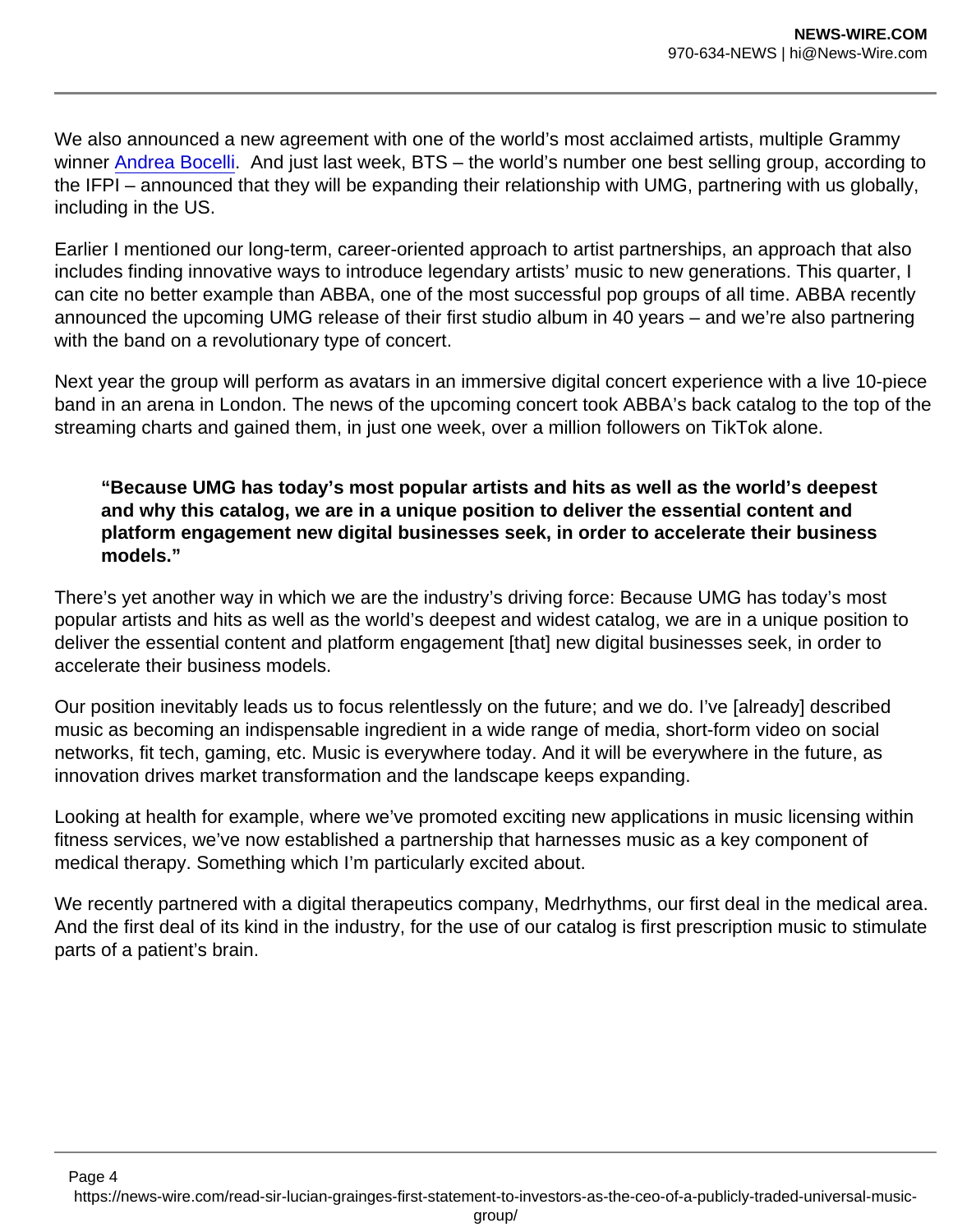This is just one example that points to the ever expanding scope of the music business landscape. We are also fostering innovative new partnerships in social media building on the solid foundation of our industry leading strategic relationships with [YouTube \[1,200 articles\]">YouTube](https://www.musicbusinessworldwide.com/companies/youtube/), [Facebook \[352](https://www.musicbusinessworldwide.com/companies/facebook/)  [articles\]">Facebook](https://www.musicbusinessworldwide.com/companies/facebook/), [Instagram \[277 articles\]">Instagram](https://www.musicbusinessworldwide.com/companies/facebook/instagram/), TikTok. Over the last four months, we have completed new deals with SNAP, Lomotif and Kuaishou.

We're expanding our social media partnership portfolio with innovative services that further extend engagement and monetization opportunities for our artists with fanbases around the world.

Another area where we intensely focused and have bolstered our efforts is the production of original film and TV content. This is a key facet of our ability to promote our IP outside of the traditional realms of music.

Our success in this arena was already evident at the recent 2021 US Emmy Awards: UMG's PolyGram Entertainment garnered 11 nominations, with the Bee Gees How Can You Mend a Broken Heart receiving six nominations and winning one Emmy.

Polygram Entertainment's Zoey's Extraordinary Playlist received five nominations; Interscope's film Billie Eilish: The World's a Little Blurry received four. And in July, The Velvet Underground documentary premiered at the Cannes Film Festival to rave reviews before opening last week both theatrically and on [Apple \[876 articles\]">Apple](https://www.musicbusinessworldwide.com/companies/apple/) Plus.

"I firmly believe the music industry is only at the beginning of a new wave of growth and evolution. We're positioning UMG to lead this evolution for the benefit of our artists, fans, [and] obviously shareholders."

While we're talking about awards, I'd be remiss not to mention a few remarkable chart statistics as well.

Through the third quarter of 2021, according to [MRC Data \[13 articles\]">MRC Data,](https://www.musicbusinessworldwide.com/companies/mrc-data/) in the US UMG has all of the top four albums [of the quarter] – from Morgan Wallen, Olivia Rodrigo, Pop Smoke and Justin Bieber, as well as the No.1 album for 33 of the 39 first weeks of the year. [That's] as well as all of this year's Top Seven [biggest] debut weeks, from Drake, Kanye West, Olivia Rodrigo, Taylor Swift, J. Cole, Morgan Wallen and Billie Eilish. In the UK, according to the Official Charts Company, so far this year, we have eight of the Top 10 artists [plus the year's] top album, with Olivia Rodrigo Sour and three of the top four singles.

On Spotify's Global chart, Olivia had the No.1 song through the third quarter of 2021, remaining in that spot for 45 consecutive days.